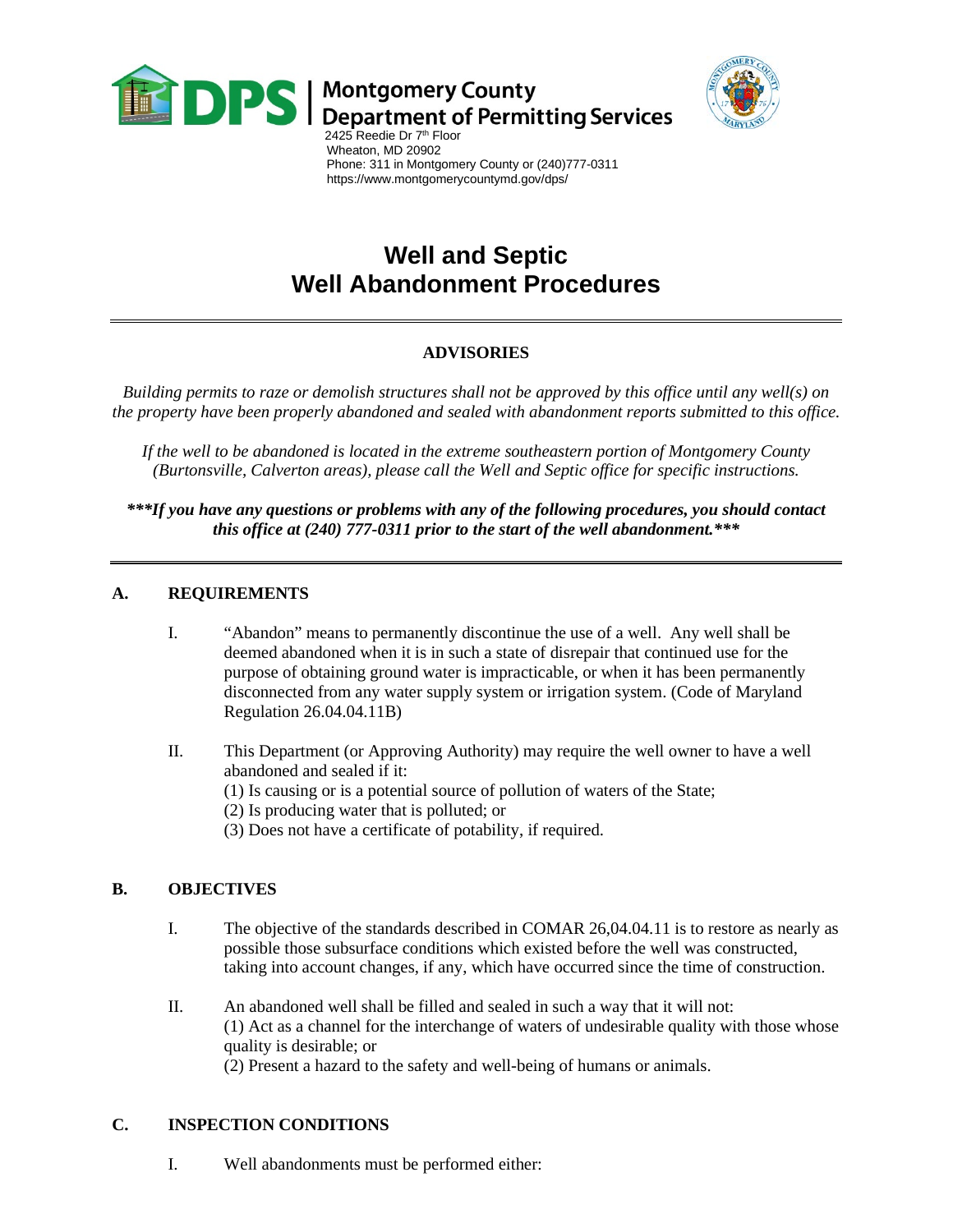(1) by a well driller licensed by the Maryland State Board of Well drillers, or (2) under the direct supervision of a Sanitarian from the Department of Permitting Services (or under the direct supervision of a master well driller, with prior approval from the Department)

- II. If the abandoned drilled well is sealed by a licensed well driller, then he will perform the actual well abandonment and submit the abandonment report to the Department of Permitting Services.
- III. If you wish to have the abandoned drilled well sealed by someone other than a licensed well driller, you must contact this office so that we may search our files for information on the well. (1) If this office has a well completion report for the well, then please refer to the

abandonment procedures that follow in Section 'E'. *(2) If this office has no documentation of the well, then the well must be filled with sealing material for the entire depth of the well.*

IV. If the well is a hand dug well, then it may be abandoned and sealed by either a licensed well driller or by another individual under direct supervision, following the procedures outlined in Section 'F'.

# **D. MATERIALS FOR FILLING AND SEALING WELLS**

#### I. *Fill materials*

(1) "Fill materials" refers to any of the following approved materials to be used to properly fill the open portion of the water well from the bottom to the start of the well casing.

(2) Clean gravel (up to  $\frac{1}{2}$  inch diameter), crushed stone, or a mixture of these materials may be used to fill the portion of the well from the bottom to the start of the casing. (3) Fill material must be free of organic matter.

(4) Topsoil may not be used as fill material since it cannot be guaranteed 'clean' or free of organic matter.

(5) Subsoil (clay, silt, loam) may not be used as fill material due to its susceptibility to settle and prevent proper well abandonment.

#### *(6) Under no circumstances can the fill material extend above a point 20 feet from the ground surface.*

II. *Sealing materials*

(1) "Sealing materials" refers to any of the following approved materials to be used to properly seal the entire depth of the well casing (or entire well, if applicable). (2) Bentonite chips, concrete, Portland cement grout or a combination of these materials (mixed with the appropriate amount of water) may be used as sealing material. *(3) All drilled water wells must have a minimum of 20 feet of sealing material.*

# **E. ABANDONMENT PROCEDURES FOR DRILLED WELLS**

I. *Before filling and sealing the well*

(1) The well should be investigated to determine its condition and to assess details of construction.

(2) Any obstructions shall be removed, if possible, by cleaning the hole or redrilling. (3) The pipe and submersible pump shall be removed.

II. *Filling and sealing the well* (1) The well should be filled with sealing material for the entire depth of the well; or